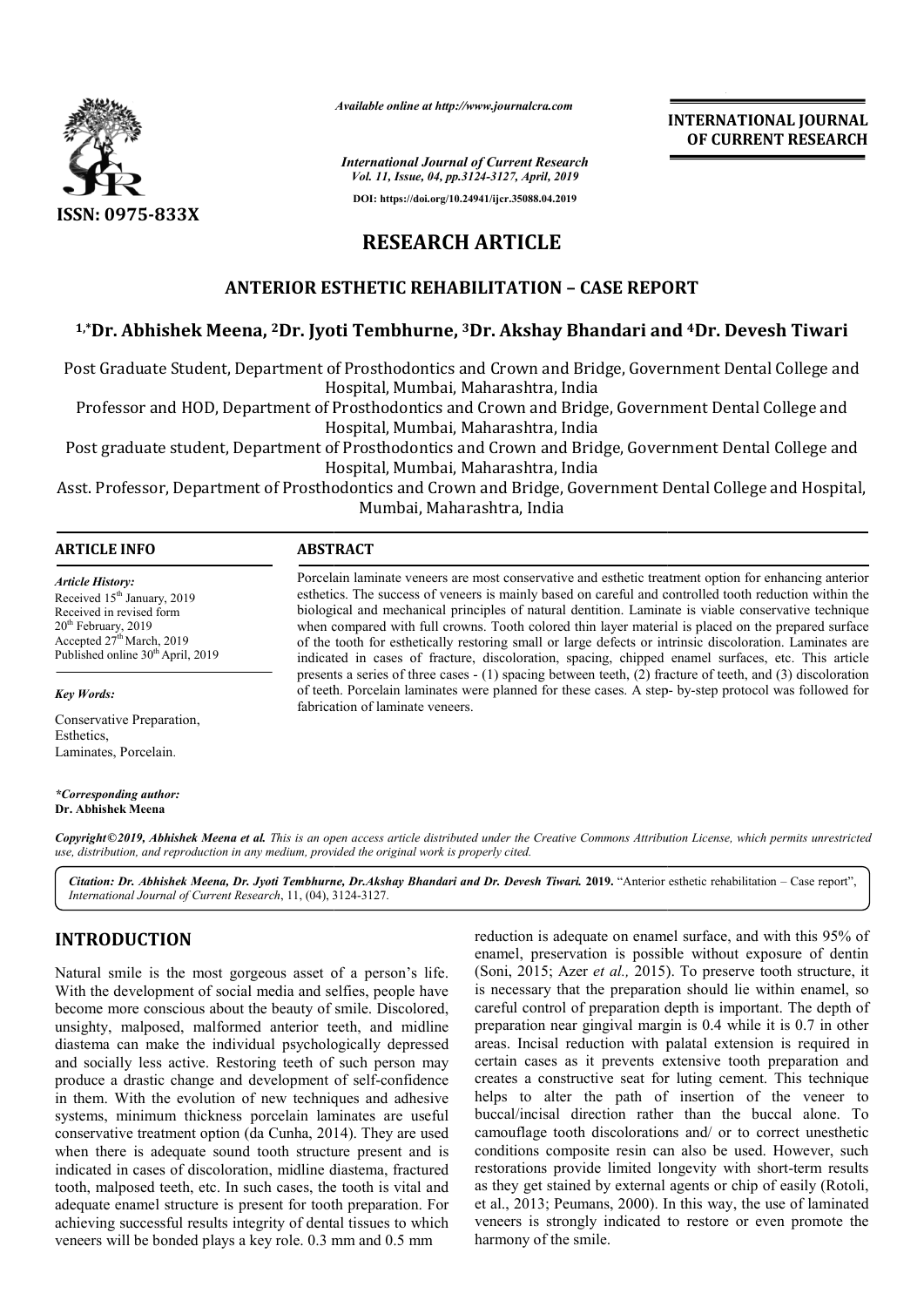#### **Case Report**

#### **Case 1**

A 20-year-old male patient reported in the department of prosthodontics with the chief complaint of poor esthetics due to discoloration and spacing between teeth. The patient was depressed with the appearance of his teeth and prevents himself from smiling. Detail medical and dental history was obtained. On extraoral examination, no abnormal findings were seen. Intraoral examination revealed spacing between the maxillary left and right central and lateral incisors (11, 12, 21, 22) and generalized yellowish discoloration of entire maxillary and mandibular dentition. No abnormal finding was found on clinical and radiographic examination [Figure 1]. Various treatment options available were full coverage zirconia or porcelain-fused- to-metal crowns, composite veneers, and porcelain veneers. As full crown requires more tooth reduction, it was eliminated. Composite veneers are not much durable and do not provide longevity, so it was also eliminated. Due to the least invasive nature and brilliant esthetic qualities of laminates, it was decided to use porcelain laminate veneers for enhancing patients smile.



**Figure 1.**



**Figure 2a.**







**Figure 3a.**





**Figure 3b**



**Figure 4.**

#### **Procedure**

- Diagnostic impressions of maxillary and mandibular arches were made using alginate impression material (dentsply vignette chromatic alginate), and casts were poured (type II gypsum).
- The cast was mounted on a semi-adjustable articulator with facebow transfer and maximum intercuspation using an intraoral record. Mockup was done to have an esthetic idea about the prosthesis.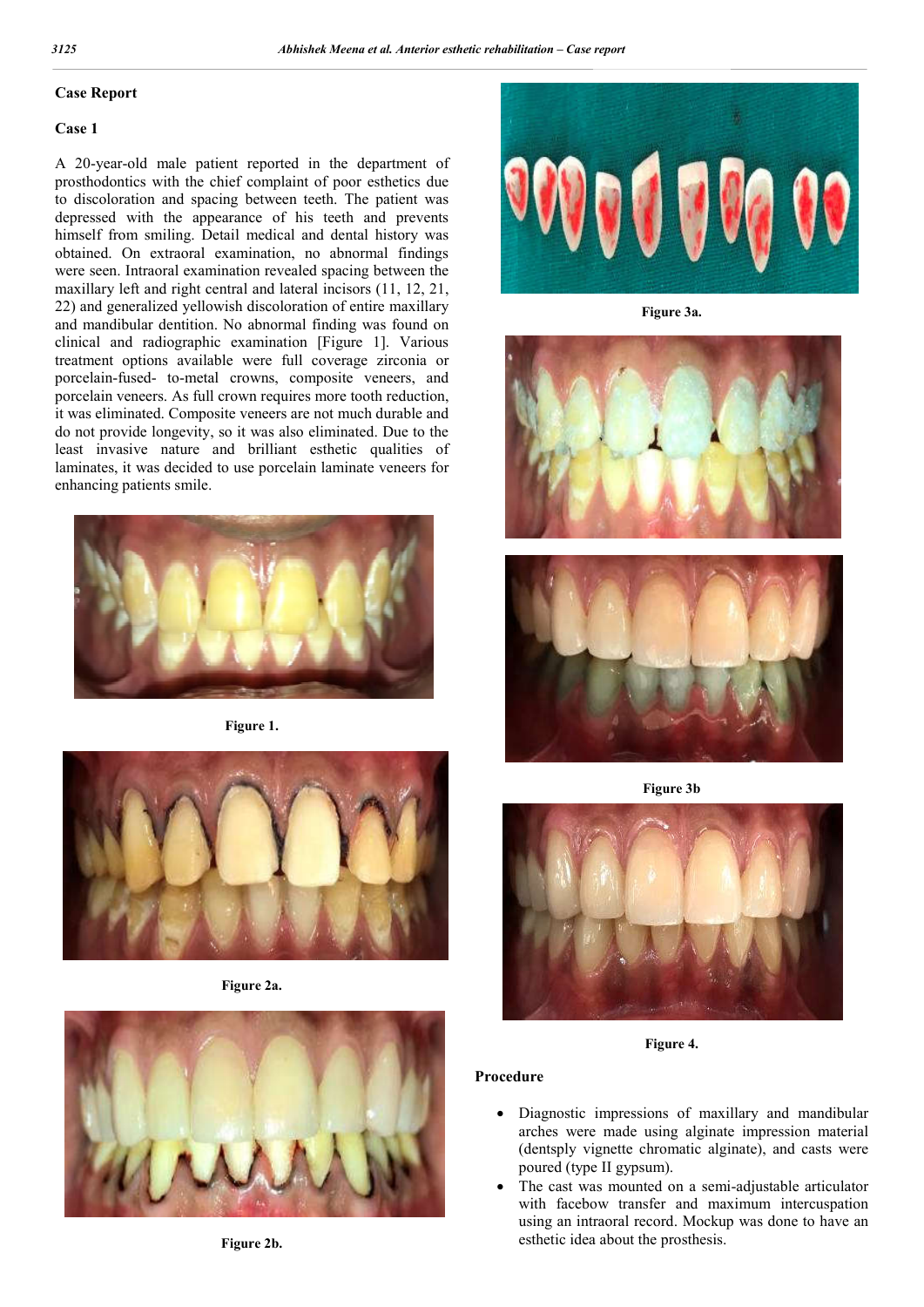

**Figure - 5a Figure – 5b**







- 0.3 mm–0.5 mm depth orientation groves were made on the facial and incisal half surface of the tooth with wheel diamond depth cutter, respectively, on 11, 12, 13, 14 , 15, 21, 22, 23, 24, 25, 31, 32, 33, 34, 35, 41, 42, 43, 44 and 45. The depth grooves were connected with each other, and tooth structure in between was removed with a round end tapered diamond. Incisal edge was reduces 0.5 mm and preparation was extended palatally to enhance esthetics. Subgingival chamfer finish line was placed in the maxillary anterior teeth. Retraction cord was placed for gingival retraction (Ultra-Pak000 knitted non-impregnated India) [Figure 2a].
- Final impressions were made with elastomeric impression material (Silagum DMG Germany), and master casts were poured (type IV gypsum).
- Provisionals were cemented (Luxatemp Ultra , DMG Germany) [Figure 2b]
- IPS-e.max porcelain veneer was made after casting procedure. Try it was done to check for shade, shape, and fit of veneers.



**Figure – 6a Figure – 6b**



- Internal surface of porcelain veneer was etched with 9.5% hydrofluoric acid (Angelus Brasil etching gel) for 20 s [Figure3a]. Then, it was washed with water and dried with air. After that, a layer of silane coupling agent (3M ESPE RelyXTM) was coated on the internal surface of veneer and was allowed to dry for 1 min. The area was then light-cured.
- Tooth surface was etched with 37% phosphoric acid, and dentin bonding agent was applied [Figure3b].
- Laminates were cemented and cured with LED curing unit for 20 s [Figure 4]. Patient was given postoperative instructions.

A 42-year-old female patient reported in the department of prosthodontics with the chief complaint of poor esthetics due to generalized spacing between in maxillary anterior teeth. A complete medical and dental history was obtained. There were no abnormal findings on extraoral examination. On intraoral examination, spacing between 11,12,21,22 and 31, 32 was seen. As composite restorations stain easily and are not long